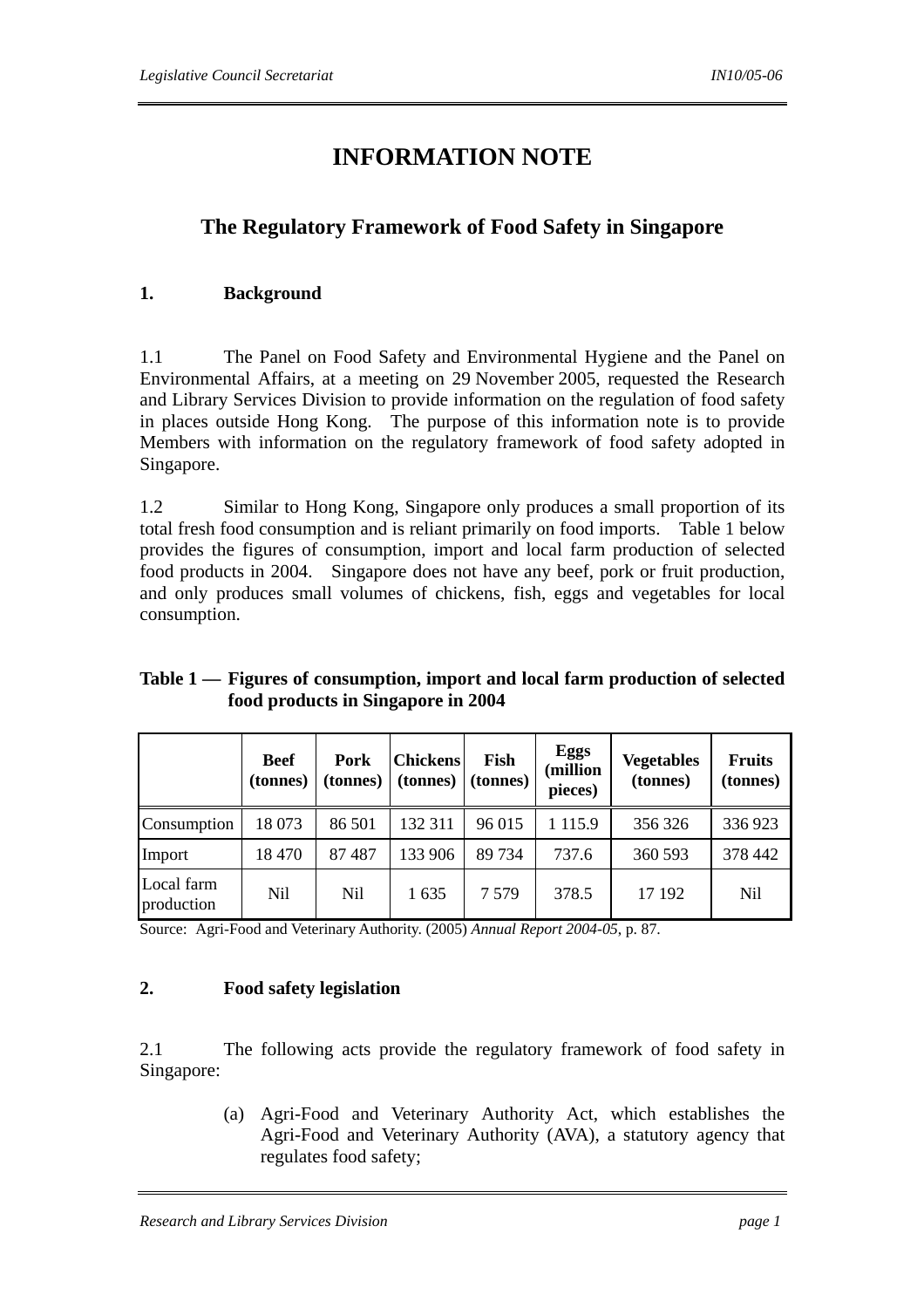- (b) Animals and Birds Act, which prevents the introduction into, and the spreading within, Singapore of diseases of animals, birds or fish;
- (c) Control of Plants Act, which governs the cultivation, import, transhipment and export of plants and plant products;
- (d) Feeding Stuffs Act, which provides for the control of feeding stuffs for animals and birds;
- (e) Fisheries Act, which controls the use of fishing ports and harbours, and the marketing and distribution of fish that is landed directly from fishing vessels;
- (f) Wholesome Meat and Fish Act, which regulates the processing, packing, inspection, import, distribution, sale, transhipment and export of meat products and fish products; and
- (g) Sale of Food Act, which prescribes standards for the wholesomeness and purity of food products.

### **3. Competent authority**

3.1 In April 2000, the Primary Production Department of the Ministry of National Development was restructured into a statutory board, AVA, to give it a higher degree of autonomy and flexibility to respond to the needs of Singaporeans and the challenges faced by the food and agriculture industry. According to the Singaporean government, such a restructuring aimed at upgrading the standards of food safety and maintaining animal and plant health.

3.2 After the restructuring, food safety in Singapore was under the purview of AVA and the Food Control Department (FCD) of the Ministry of Environment. The demarcation of food safety responsibilities was generally by food types. AVA regulated the safety of primary food, including meat and fish and their products, milk, eggs, fresh vegetables and fruits, while FCD regulated the safety of processed foods. This demarcation applied to both imported as well as locally-produced food.

3.3 The Singaporean government noted that the mode of demarcation of food safety between AVA and FCD was not clear or intuitive. The general public and the people in the food industry might confuse as to the responsibilities of each agency. In addition, AVA and FCD adopted different approaches to food safety control for imported food. AVA emphasized food safety standards at the sources of food supply, while FCD relied mainly on monitoring of food products at the retail end.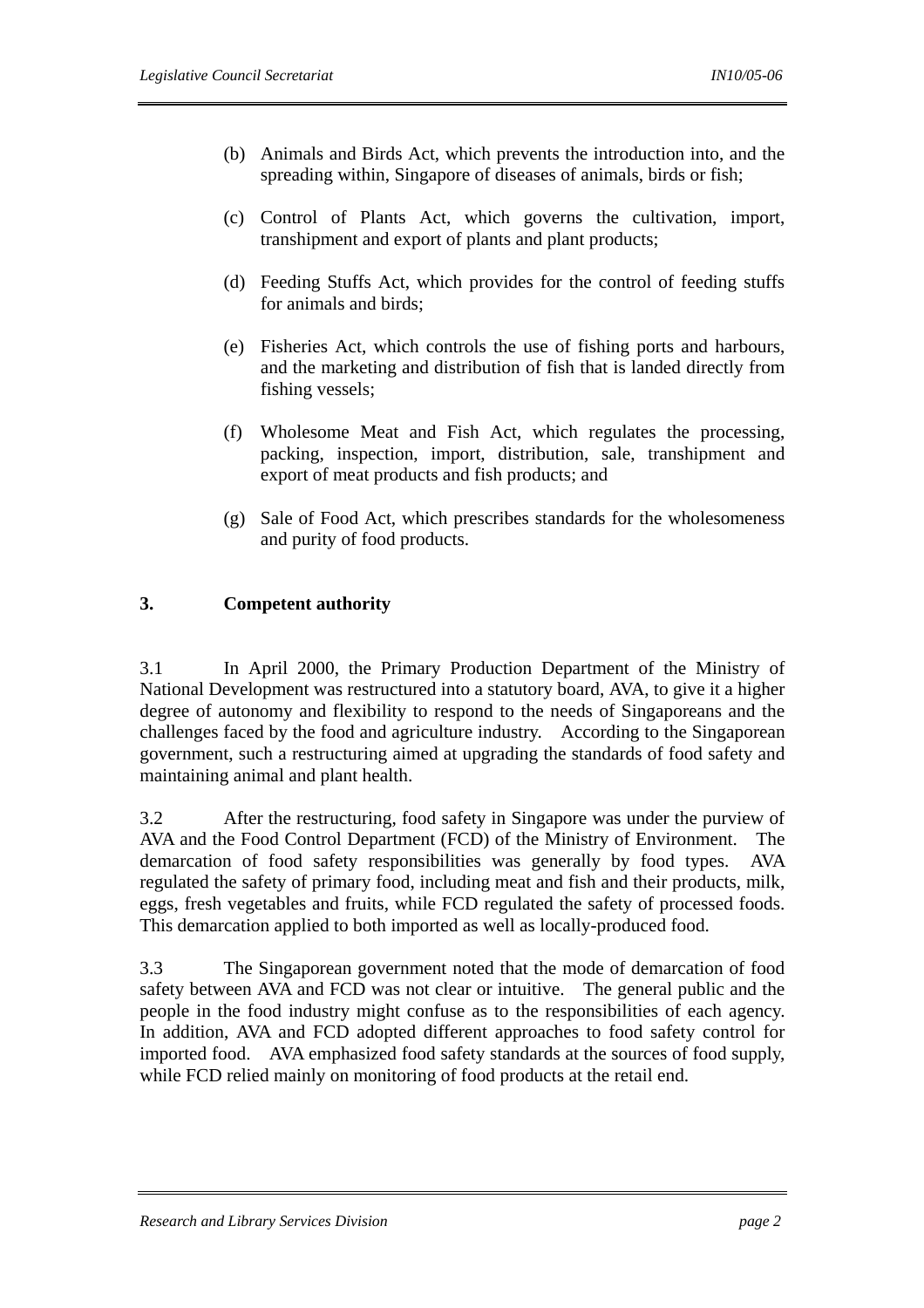3.4 In July 2002, the Singaporean government transferred FCD to AVA so that it would become a one-stop agency for all food products, including imported and locally-produced fresh produce and processed foods. The rationale behind was to further strengthen the food safety system to minimize public health risks.

3.5 After the rationalization, AVA, placed under the Ministry of National Development, becomes a one-stop agency for all food safety matters, and is entrusted with the overall responsibility of setting and enforcing food safety standards for imported and locally-produced fresh produce and processed foods. Its mission is to ensure a resilient supply of safe food, safeguard the health of animals and plants, and facilitate agri-trade for Singapore.

### Organizational structure

3.6 AVA has a board of directors responsible for making policy decisions on food safety. The 10 board members, appointed by the Singaporean government, come from the business, academic and government sectors. In addition, the chief executive officer implements policies laid down by the board.

- 3.7 The four departments of AVA are:
	- (a) Food and Veterinary Administration;
	- (b) Food Supply and Technology Department;
	- (c) Policy and Corporate Communications Department; and
	- (d) Corporate Services Department.

3.8 Among these four departments, the Food and Veterinary Administration and the Food Supply and Technology Department are responsible for the enforcement of regulatory measures for locally-produced and imported food products. (Please see Appendix I for the organizational structure of AVA.)

3.9 As at 31 March 2005, AVA had 794 employees. The number of management/professional and technical support staff was 514, which accounted for about 65% of the total. Please see Table 2 for the categories of staff in each department.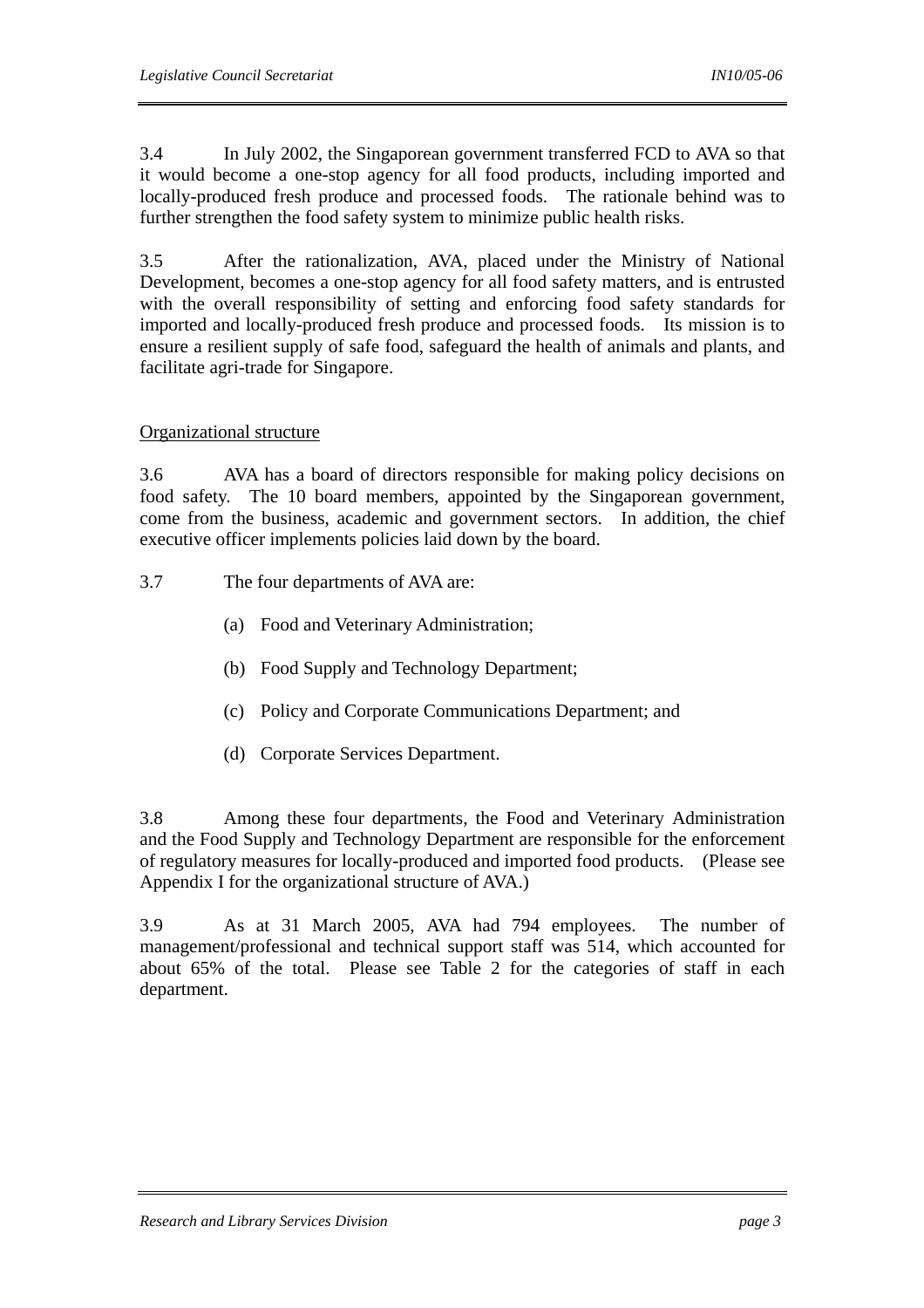| <b>Categories of</b><br>staff | <b>Food and</b><br>veterinary<br>administration | <b>Food supply</b><br>and technology | Corporate<br>development<br>and support | <b>Total</b> |
|-------------------------------|-------------------------------------------------|--------------------------------------|-----------------------------------------|--------------|
| Management/<br>professional   | 156                                             | 46                                   | 50                                      | 252          |
| Technical<br>support          | 143                                             | 113                                  | 6                                       | 262          |
| Non-technical<br>support      | 44                                              | 18                                   | 44                                      | 106          |
| Operations<br>support         | 71                                              | 98                                   | 5                                       | 174          |
| Total                         | 414                                             | 275                                  | 105                                     | 794          |

|  | Table 2 — Staff strength of the Agri-Food and Veterinary Authority |  |
|--|--------------------------------------------------------------------|--|
|  |                                                                    |  |

Source: Agri-Food and Veterinary Authority. (2005) *Annual Report 2004-05*, p. 76.

#### *Staff development*

3.10 On staff development, AVA offers various training courses to its staff. Each year, supervisors work with their subordinates to identify the short-term and long-term training needs. In the fiscal year of 2004-05, AVA provided an average of 13.9 training days per staff.

### **4. Food safety regulatory system**

4.1 Import control is an important dimension of the food safety regulatory system in Singapore, as more than 90% of the country's food is imported. Sources supplying food products to Singapore must meet the import requirements for food safety. The food safety regulatory system generally consists of the following six elements:

- (a) trade licence system;
- (b) inspection of food products and establishments;
- (c) accreditation of foreign farms and establishments;
- (d) laboratory testing;
- (e) enforcement activities; and
- (f) food recalling system.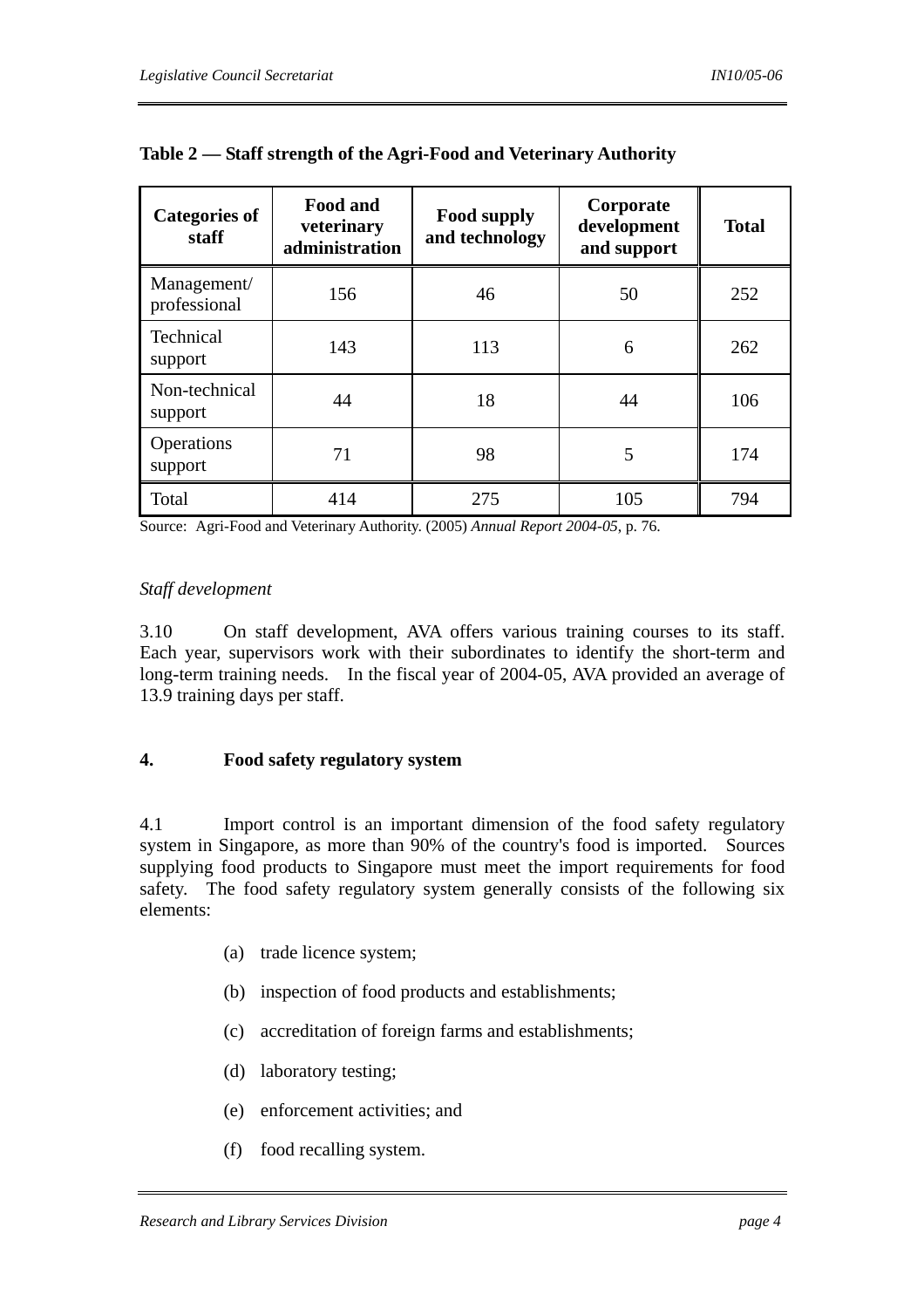### Trade licence system

4.2 People engaging in trading<sup>1</sup> meat, fish, vegetables, fruits and processed food in Singapore are required to be licensed by AVA. Traders must ensure that all food products imported comply with food safety requirements. They may initiate or arrange for quality control checks and/or due diligence checks for products to be imported by sending them to accredited laboratories for analysis before importation.

- 4.3 General requirements for a person to obtain a trade licence include:
	- (a) registering under the Business Registration Act or being incorporated under the Companies Act;
	- (b) submitting an application form stating the details of the applicant as well as the company;
	- (c) paying an annual import licence fee of  $S$84 (HK$388)<sup>2</sup>$  for meat and fish and S\$378 (HK\$1,746) for vegetables and fruits; and
	- (d) opening a General Inter-bank Recurring Order account<sup>3</sup> for the payment of fees.

4.4 AVA can issue a trade licence within one working day. As at 31 March 2005, there were 2 359 traders for meat and fish, 894 traders for vegetables and fruits and 5 105 traders for processed food registered with AVA.

# *Import procedures*

4.5 Livestock, poultry, fish and meat products may only be imported from selected countries such as Australia, Canada, Denmark, the United Kingdom and the United States, and accredited farms in over 15 countries, including China, Malaysia, and South Africa. This arrangement is intended to ensure only quality food products would be exported to Singapore. (Please see Appendix II for the list of places approved to export meat to Singapore.)

 $\frac{1}{1}$ Trading may refer to importing, exporting or transhipment.

<sup>2</sup> <sup>2</sup> The average exchange rate in 2004 was S\$1 = HK\$4.6.

A General Inter-bank Recurring Order account allows a customer of a bank to authorize the bank to deduct money from the account regularly and remit the money directly into other bank accounts designated by him or her.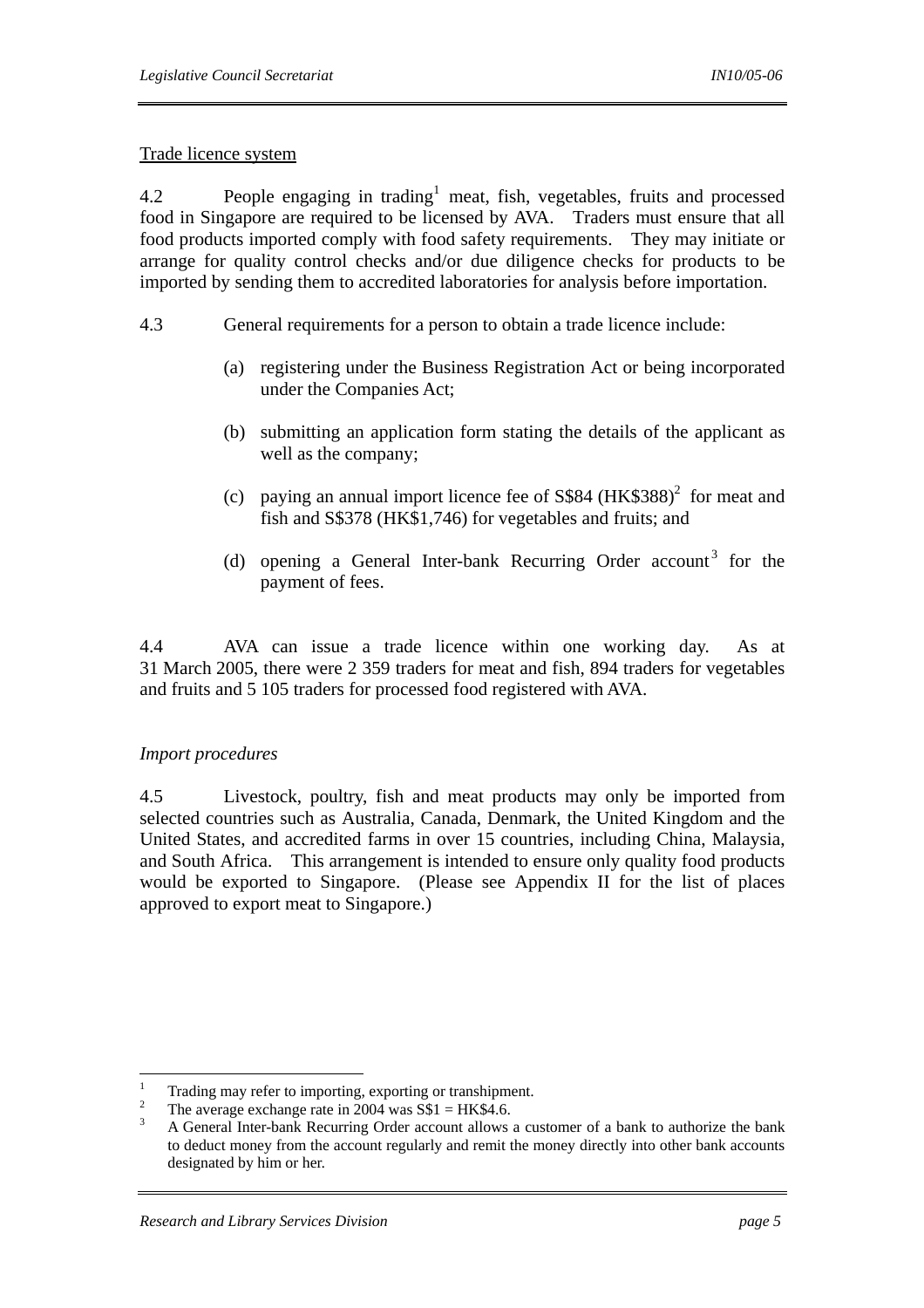4.6 An import permit issued by AVA is required for importing primary food products and processed food. Traders may apply for the import permit by declaring the import through the TradeNet system<sup>4</sup>. The system will route the application to AVA for processing. Upon approval, the import permit for the consignment is incorporated in the cargo clearance permit printed at the trader's terminal.

4.7 Animal products imported should be accompanied by a veterinary health certificate certifying that Singapore's health requirements have been complied with. The health certificate should include information such as the type, quantity and marking of the product exported, the name and the establishment number of the slaughterhouse and/or processing plant, date of slaughter/manufacture, and the name and address of the consignor and consignee. All imported vegetables and fruits are also required to be tagged to indicate their sources. Processed food imported should be accompanied by a laboratory test report, which certifies that the consignment of the product is safe for human consumption. Other supporting documents such as bills of lading, airway bills and invoices should also be submitted.

### Inspection of food products and establishments

# *Imported livestock*

4.8 An antemortem and postmortem inspection is required for livestock intended to be imported to Singapore. Upon admission to the abattoir, every animal is thoroughly checked by AVA to ensure that only well rested and clinically healthy animals are allowed for slaughter. The inspection is undertaken within two working days upon arrival of imported livestock.

4.9 Upon slaughter, AVA officers inspect every carcass and its offal once again. All diseased carcasses and offal are condemned as unfit for human consumption. Only those meat and offal, which have passed the inspection, will be released for sale.

# *Imported meat and meat products*

4.10 Besides documentary checks, AVA also examines every consignment of meat imports visually for wholesomeness and/or presence of disease, spoilage or economic fraud. At the same time, samples of import consignments are taken for laboratory analysis. Imported meat and meat products are held in approved cold stores until they are cleared by physical examination and laboratory testing. Unfit consignments are either destroyed or returned to the country of origin. Normally speaking, about 99% of meat consignments are cleared within two working days. Please see Table 3 for the figures of consignments inspected and rejected in the fiscal year of 2004-05.

 $\overline{a}$ 

<sup>4</sup> The TradeNet system is a nationwide electronic trade documentation system that approves permit applications.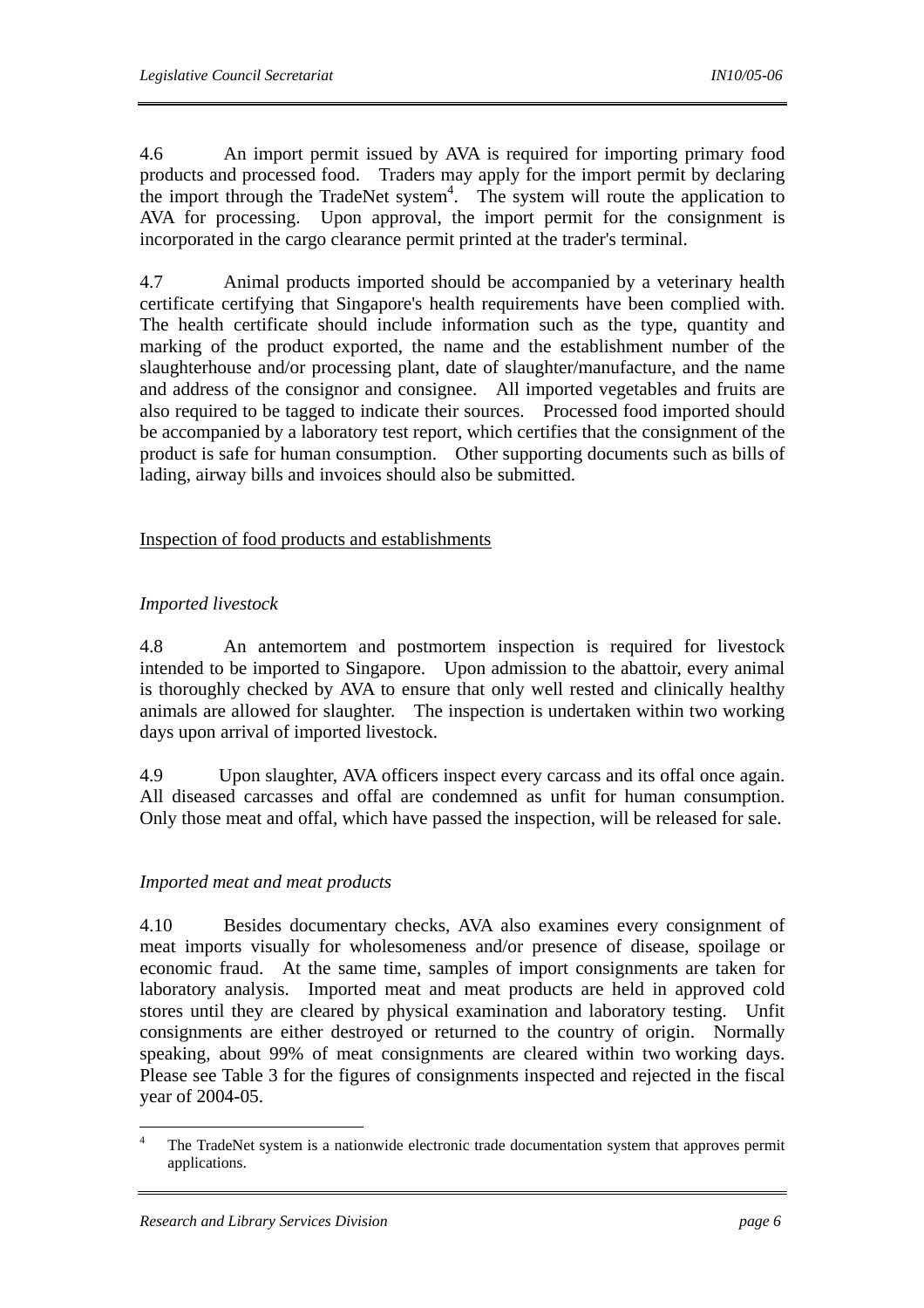|                                        | <b>Meat</b> | Fish | <b>Vegetables</b><br>and fruits | <b>Processed</b><br>food |
|----------------------------------------|-------------|------|---------------------------------|--------------------------|
| Number of<br>consignments<br>inspected | 55 313      | 2096 | 11 975                          | 7 3 9 5                  |
| Number of<br>consignments<br>rejected  | 289         | 12   | 147                             | 35                       |

### **Table 3 — Figures of consignments inspected and rejected in the fiscal year of 2004-05**

Source: Agri-Food and Veterinary Authority. (2005) *Annual Report 2004-05*, p. 88

### *Imported fish and fishery products*

4.11 AVA monitors imported fish for various chemical preservatives such as formaldehyde, benzoic acid, boric acid, heavy metals, antibiotic residues and parasites.

4.12 Control efforts are directed at selected high-risk<sup>5</sup> fishery products such as oysters, clams, mussels, scallops and cooked crab meat. High-risk shellfish products may only be imported from sources with acceptable shellfish sanitation programmes, and each import consignment must be accompanied by a health certificate from the country of origin. These products are automatically detained upon arrival for physical inspection and laboratory testing.

# *Imported vegetables/ fruits and locally-produced vegetables*

4.13 AVA implements a basket-tagging system, which requires that all imported vegetables/fruits and locally-produced vegetables must be tagged to indicate the sources. In addition, AVA conducts routine testing to ensure food products do not contain excessive pesticides. Consignments which fail the test can be traced back through the basket-tagging system, and will be rejected or destroyed under AVA's supervision.

 5 High risk food products such as livestock, meat and certain seafood products are subject to close control. They are automatically detained upon arrival for physical inspection and further laboratory testing. Every import consignment must come with a health certificate from the country of origin. On the other hand, low risk food products can be put into market for sale directly after production or importation. AVA may inspect them randomly.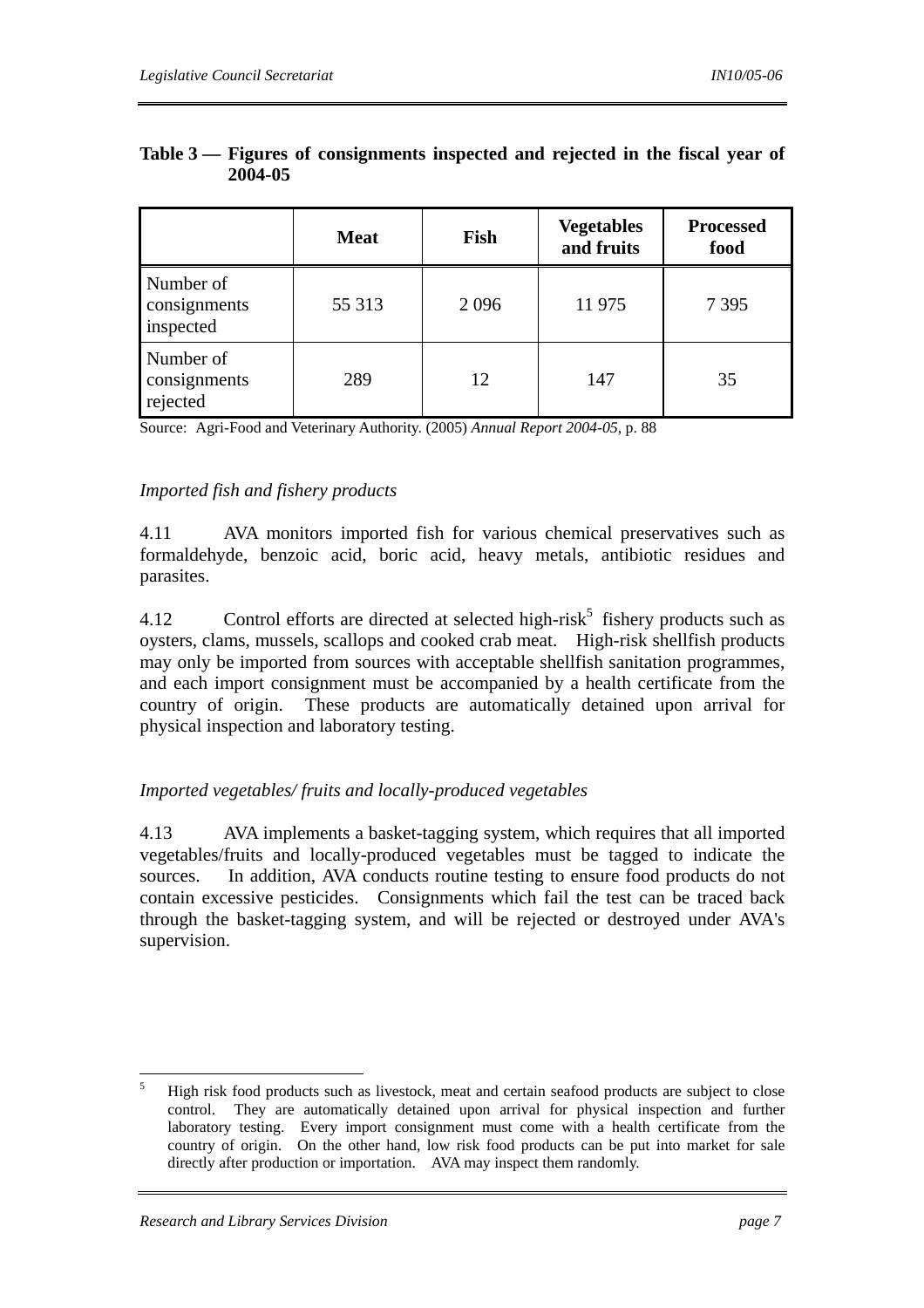# *Imported processed food*<sup>6</sup>

4.14 Some 3 500 types of processed food represented by more than 17 600 brands are imported into Singapore each year. These products range from bakery products, cereal products, dairy products, sauces, beverages, fats and oils, spices and condiments to infant foods. AVA categorizes processed food into high-risk and lower-risk products. High-risk processed food is required to undergo stringent safety assessments prior to entry into the market while lower-risk processed food is placed under post-market surveillance.

4.15 Since the fiscal year of 2004-05, AVA has required importers to submit reports of safety assessments and quality control on imported products such as minimally-processed fruits and vegetables, processed eggs, breads, chocolates and infant cereals, in addition to the documents proving that these products are obtained from regulated sources.

4.16 About 14 000 inspections were carried out on 230 369 processed food consignments imported into Singapore in the fiscal year of 2004-05. Of these, 35 consignments were rejected. During the same time period, more than 12 200 samples were collected for laboratory analysis.

# *Local slaughterhouses*<sup>7</sup>

4.17 The Buroh Lane Abattoir<sup>8</sup>, 14 chicken slaughterhouses and four duck slaughterhouses are subject to regular stringent checks and control to ensure that the livestock slaughtered and processed are safe and wholesome. AVA carries out inspection programmes based on the Hazard Analysis Critical Control Points<sup>9</sup> (HACCP).

# *Local farms*

4.18 Pesticides are required to be registered and approved by AVA before they may be used on farms. To date, 285 pesticide products have been approved for agricultural use. AVA also certifies pesticide operators who supervise the use of pesticides on farms.

 $\frac{1}{6}$  Information on the inspection of locally-produced processed food is not available in the public  $\frac{1}{7}$  domain.

Singapore stopped slaughtering live poultry in wet markets in 1992.

<sup>8</sup> It is the only abattoir in Singapore.

<sup>9</sup> The HACCP method is focused on identifying hazards which might result in consumers receiving harmful food products. HACCP was first utilized by the Pillsbury Company in 1959 to produce foods for the United States space programme. Since then, HACCP has gained wide acceptance as the state-of-the-art control method for preventing biological, chemical and physical hazards from entering the human food distribution chain.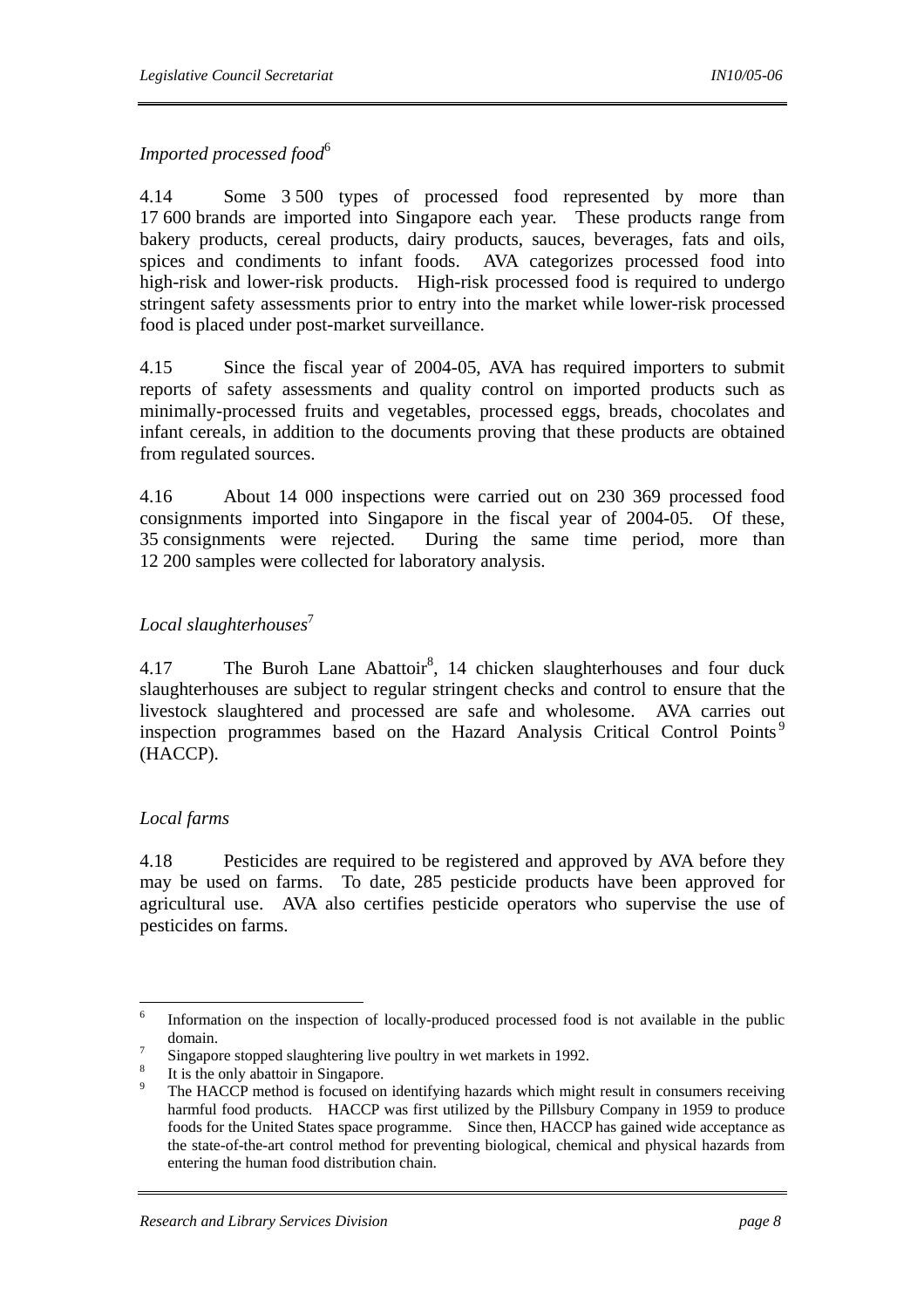# *Local meat, fish and food processing establishments*

4.19 AVA is responsible for approving and licensing all local meat, fish and food processing establishments and cold stores. AVA carries out inspections and audit checks of these processing establishments to ensure their compliance with sanitary and hygiene requirements. AVA grades each of these establishments based on their standards of hygiene and good manufacturing practices.

4.20 As part of AVA's effort to promote self-regulation, every local processed food factory has to appoint a food hygiene officer to ensure that the Good Food Hygiene Practices and the Good Manufacturing Practices are being adhered to at all times. Food hygiene officers are required to attend advanced food safety courses.

### Accreditation of foreign farms and establishments

4.21 Accreditation of foreign farms and food processing plants is a measure used by AVA to ensure that primary products such as livestock, poultry, fish, vegetables and fruits imported into Singapore are supplied only from reputable and reliable sources that meet the requirements of safe and wholesome food for human consumption.

4.22 Foreign farms which seek accreditation to export primary products to Singapore can submit an application to AVA. A licence of accreditation to export is issued to those foreign farms which have passed the tests of documentary review and site inspections performed by AVA. In the fiscal year of 2004-05, AVA paid a total of 385 inspection visits to foreign farms, processing establishments, slaughterhouses and laboratories. The countries visited included China, Brunei, Brazil, Italy, Malaysia and Thailand.

4.23 Export establishments that have passed the tests of documentary review and site inspections are included in the list of AVA-approved establishments. The list contains the names of establishments that are allowed to export primary produce to Singapore. Nevertheless, AVA may suspend any AVA-approved establishment from exporting products to Singapore if subsequent inspection examinations reveal that the products are unfit for human consumption.<sup>10</sup> Such an establishment may be removed from the list of AVA-approved establishments if its products fail continuously in meeting  $AVA$ 's health standards.<sup>11</sup>

 $10<sup>10</sup>$ 10 AVA suspended a total of 55 poultry farms and 22 meat and seafood establishments in the fiscal year of 2004-05. 11 Seven meat establishments were removed from the AVA-approved list in the fiscal year of

<sup>2004-05.</sup>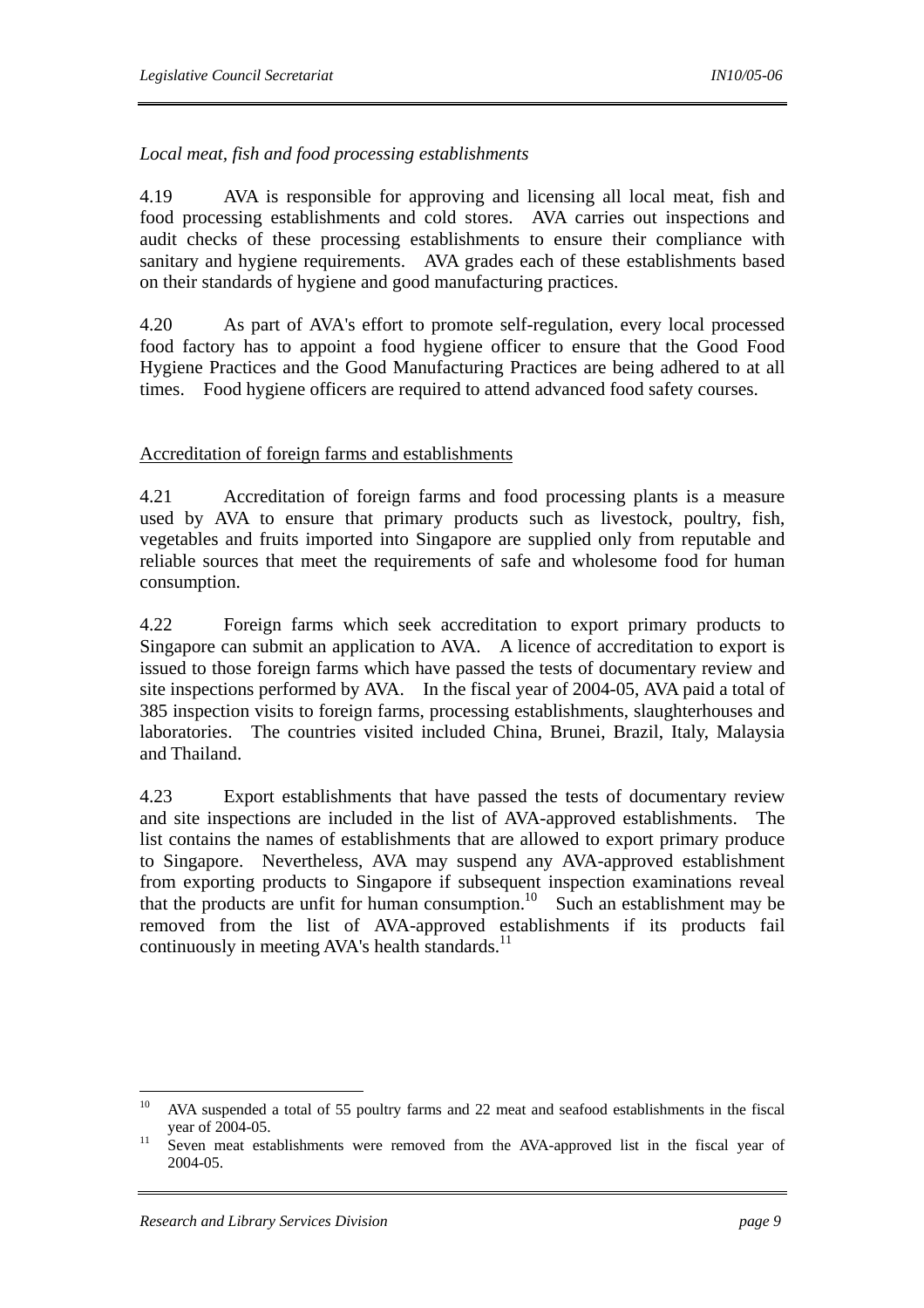### Laboratory testing

4.24 Laboratory testing is an important aspect of Singapore's food safety system. The Veterinary Public Health Laboratory (VPHL), established under AVA's veterinary public health laboratory division, is the official laboratory for food testing to monitor food quality. It undertakes laboratory analysis of food products such as tests for diseases, food poisoning and spoilage organisms, harmful chemicals and toxins, and pesticide residues. (Please see Appendix III for a list of possible tests carried out by VPHL to find out any food safety hazards present in food products.)

4.25 In addition to supporting AVA's food safety programme, VPHL provides analytical services to the local food industry as well as government departments and statutory boards. In the fiscal year of 2004-05, a total of 1 006 605 tests were conducted on 57 478 samples of locally-produced and imported food products (see Table 4). In recent years, measures have been taken to speed up the food sample testing process, which include the use of validated rapid tests, pooling of samples as appropriate and upgrading of machinery and testing equipment.

| <b>Performance</b><br>indicators              | Health<br>certification | Import<br>control | <b>Service and</b><br>surveillance | <b>Quality</b><br>tests | <b>Research and</b><br>development<br>and quality<br>assurance | <b>Total</b> |
|-----------------------------------------------|-------------------------|-------------------|------------------------------------|-------------------------|----------------------------------------------------------------|--------------|
| Number of<br>samples<br>tested                | 3685                    | 26 9 59           | 9895                               | 1493                    | 15446                                                          | 57478        |
| Number of<br>laboratory<br>tests<br>performed | 33 895                  | 798 640           | 101 216                            | 36 140                  | 36 714                                                         | 006 605      |

**Table 4 — Performance indicators of the Veterinary Public Health Laboratory in the fiscal year of 2004-05** 

Source: Agri-Food and Veterinary Authority. (2005) *Annual Report 2004-05*, p. 32.

### Enforcement activities

4.26 In the fiscal year of 2004-05, there were 464 cases involving illegal imports of meat, fish and related products. In addition, a total of 123 cases were found to be either violating the licensing condition of processing meat and fish products without a licence, or not complying with licensing conditions for slaughterhouses/meat and fish processing establishments. The offenders engaging in such activities are required to settle the fines within the prescribed period.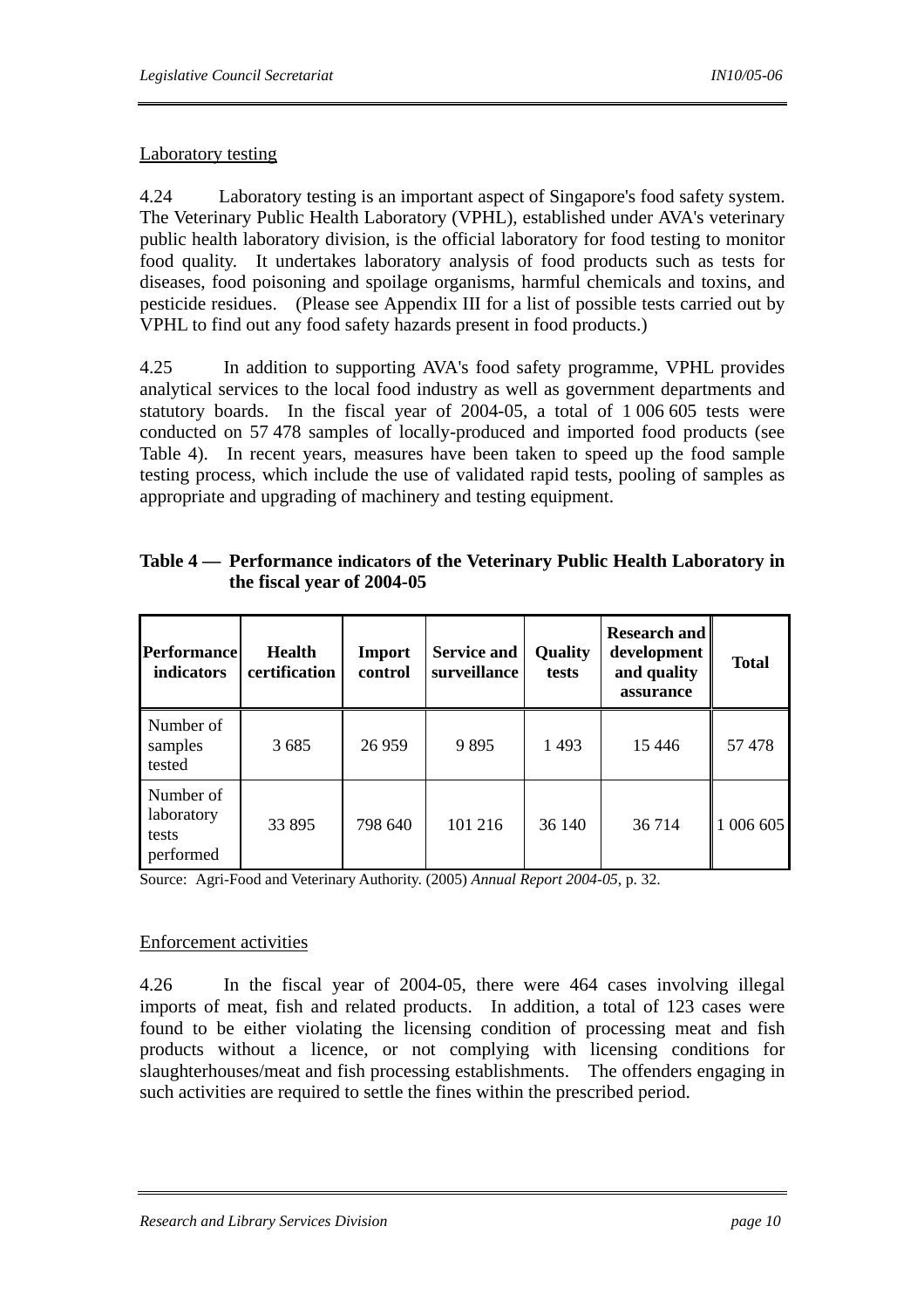4.27 Warning letters were also issued to three local farms during the same period for failure to ensure structural and procedural maintenance of effective bird-proofing of the poultry houses as directed by AVA. The farmers were also asked to carry out immediate rectifications.

### Food recalling system

4.28 Under section 9 of the Wholesome Meat and Fish (Processing Establishments and Cold Stores) Rules, AVA is empowered to order importers/suppliers to recall food products which are unfit for human consumption. Section 9 provides that:

> *"Where AVA has reason to believe that any meat product or fish product which has been processed in a licensed processing establishment is adulterated, contaminated or otherwise unfit for human consumption, AVA may issue a written directive to the licensee of the processing establishment requiring the licensee to forthwith recall all stocks and to cease the sale, supply or distribution, of the meat product or fish product."*

4.29 According to AVA, there were two food recalling cases in the past two years. The details are provided below:

### *Frozen half-shelf oyster case*

4.30 Following an outbreak of gastroenteritis in January 2004, AVA ordered the importers to recall frozen half-shelf oysters imported from China. Since then, AVA has revised import conditions to require such imports to be supplied from approved sources with acceptable sanitation programmes, pre-export testing, and "hold and test" procedures at the point of import.

### *Eel case*

4.31 In August 2005, AVA detected a low level of malachite green residues in samples of eels from China. The following measures were immediately adopted:

- (a) ordering importers to conduct a recall from the market place as a precaution;
- (b) subjecting all eel imports from China to a "hold and test" inspection regime, i.e. products can only be released after satisfactorily passing a test for malachite green residues;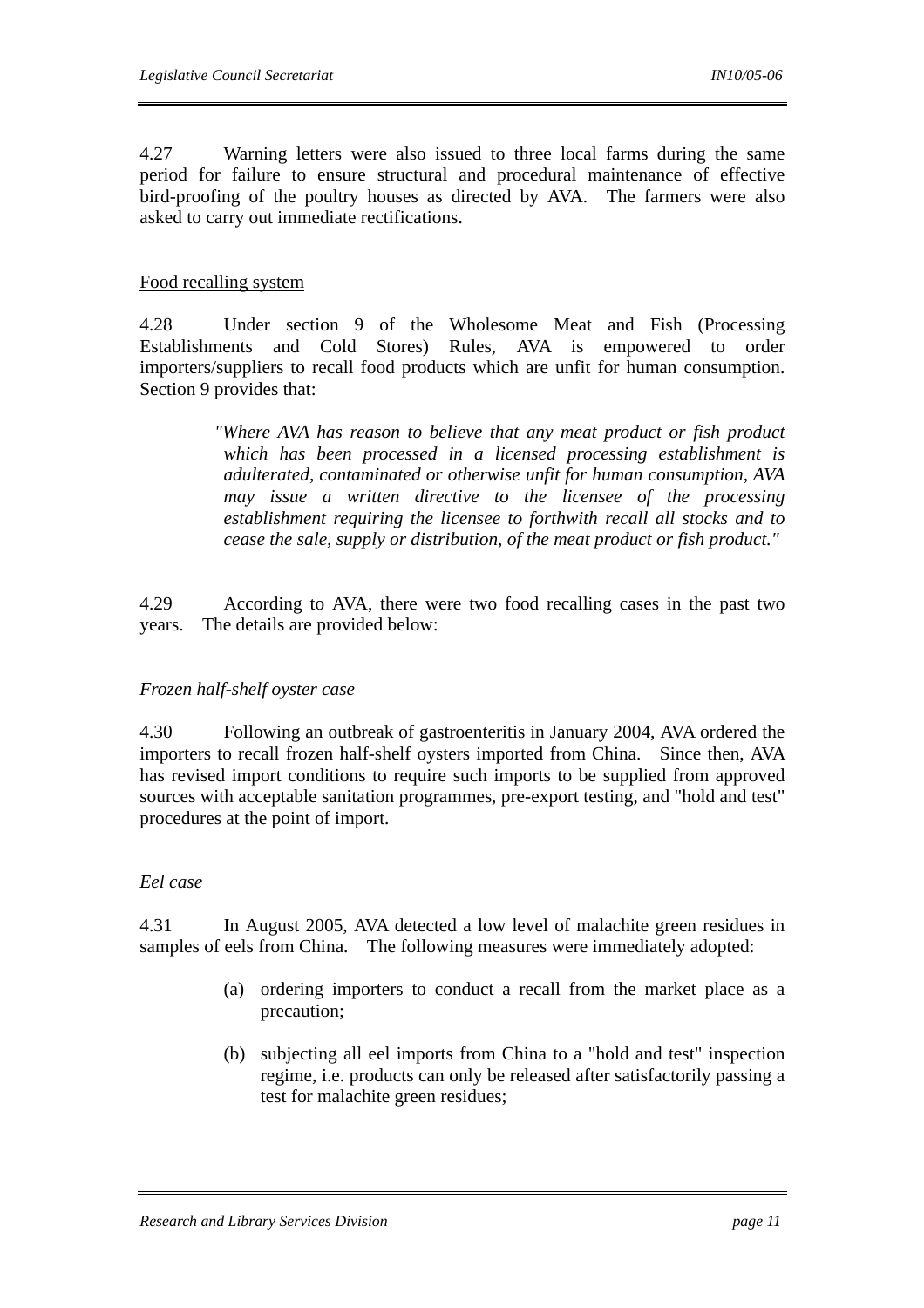- (c) requiring imports of eels and processed eel products from China to have pre-export testing for freedom from malachite green, and demanding import consignments to be further tested on arrival in Singapore for verification; and
- (d) extending the intensified surveillance programme for malachite green residues to cover eels from sources other than China as well as other fish cultivated by fish farms, such as catfish, salmon and trout.

Prepared by Jackie WU 16 January 2006 Tel: 2869 9644

*------------------------------------------------------------------------------------------------------------------------------------------- Information notes are compiled for Members and Committees of the Legislative Council. They are not legal or other professional advice and shall not be relied on as such. Information notes are subject to copyright owned by the Legislative Council Commission (the Commission). The Commission permits accurate reproduction of the information notes for non-commercial use in a manner not adversely affecting the Legislative Council, provided that acknowledgement is made stating the Research and Library Services Division of the Legislative Council Secretariat as the source and one copy of the reproduction is sent to the Legislative Council Library.*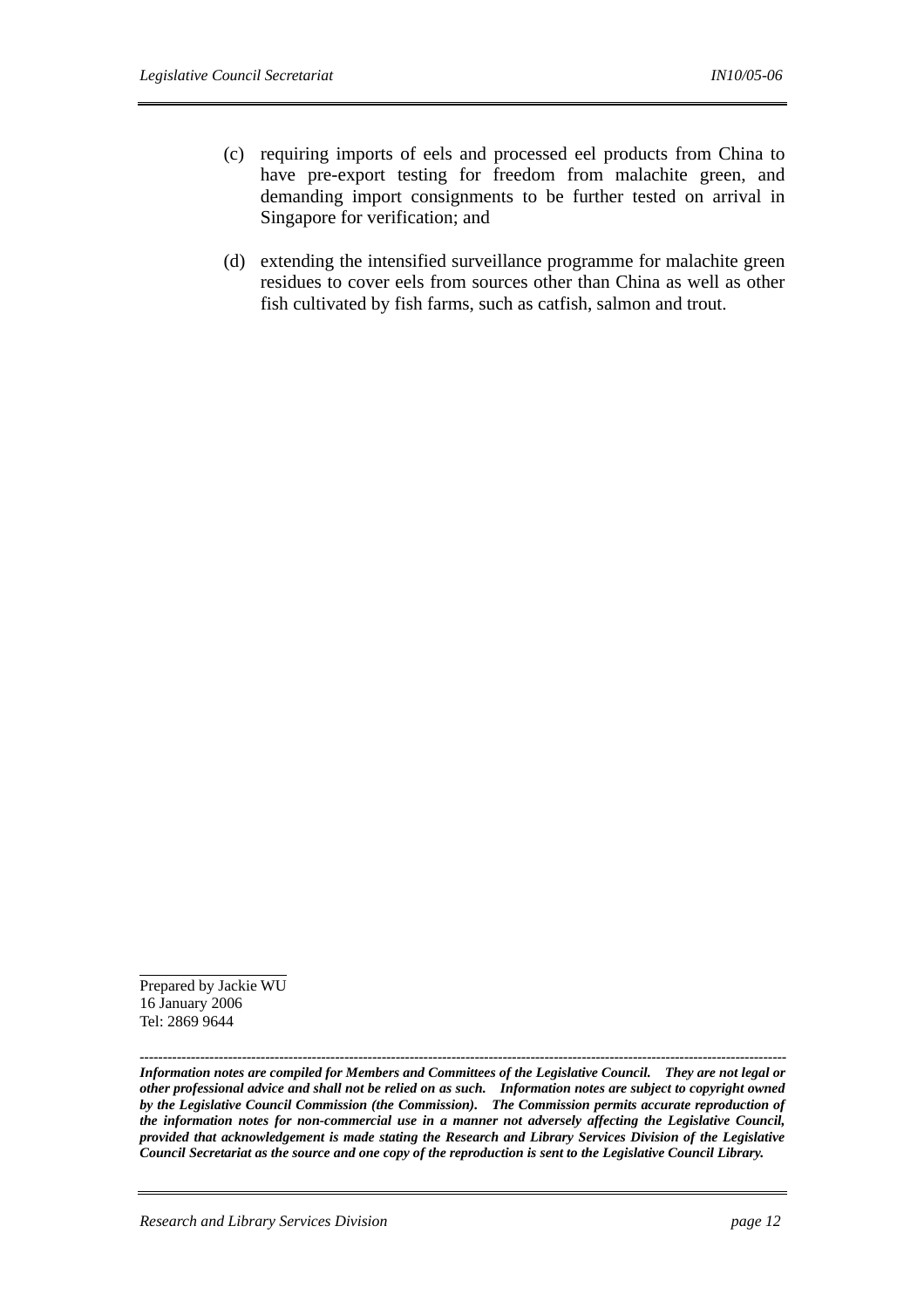

Source: *Agri-Food and Veterinary Authority* (2005a).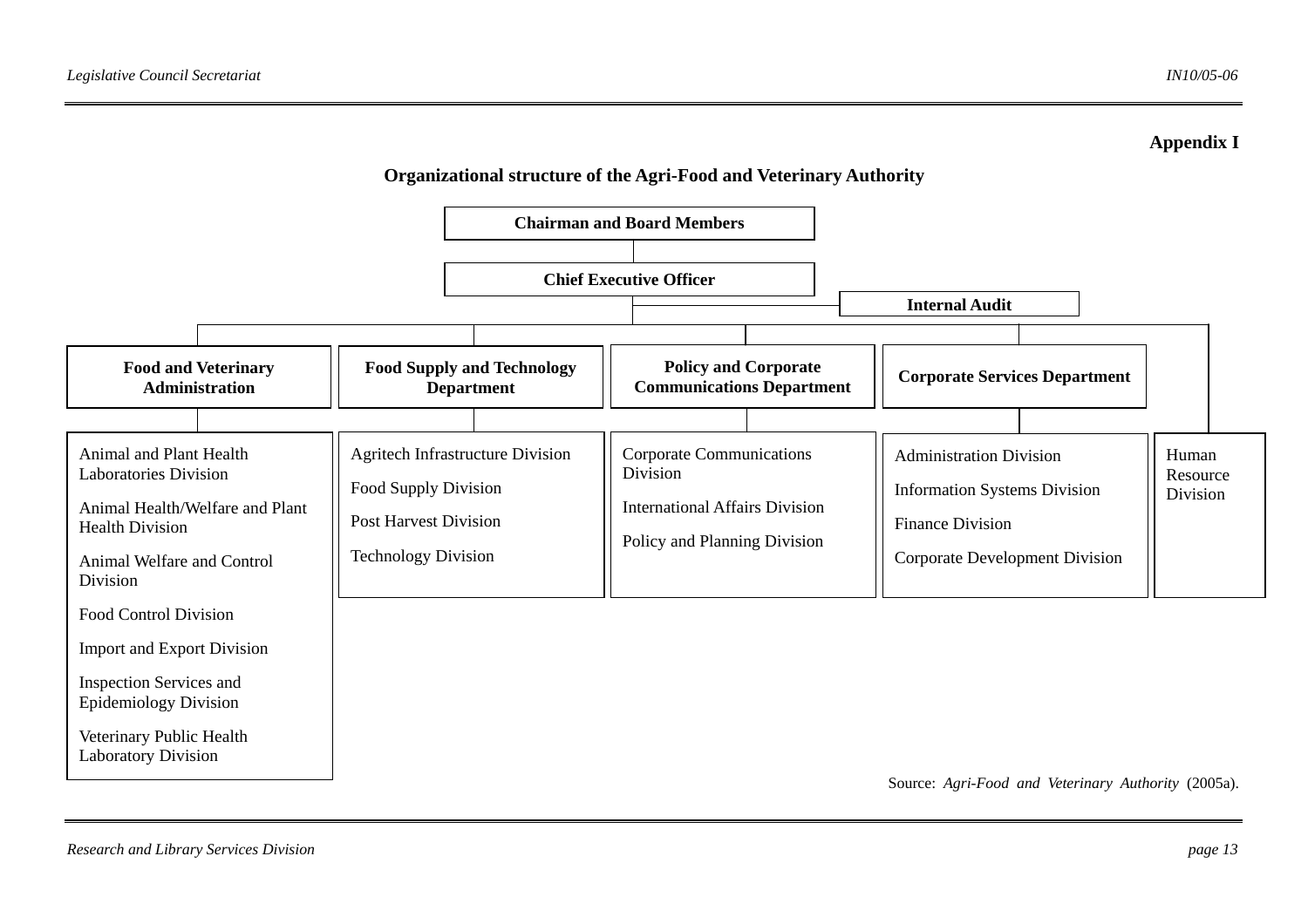# **Appendix II**

### **List of places approved to export meat to Singapore**

A.II.1 Table 5 below presents the list of places approved to export meat to Singapore.

|  |  |  |  | Table 5 — List of places approved to export meat to Singapore |
|--|--|--|--|---------------------------------------------------------------|
|--|--|--|--|---------------------------------------------------------------|

| <b>Places</b>        | <b>Beef</b>       | <b>Pork</b>       | <b>Poultry</b>    | <b>Mutton</b>     |
|----------------------|-------------------|-------------------|-------------------|-------------------|
| Argentina*           | $\boldsymbol{+}$  | $\boldsymbol{0}$  |                   | $\boldsymbol{+}$  |
| Australia            | $\ddot{}$         | $\ddot{}$         | $+^{(4)}$         | $\pm$             |
| Belgium*             | $\boldsymbol{+}$  | $\boldsymbol{+}$  | $\ddot{}$         | $\pm$             |
| Brazil*              | $\boldsymbol{+}$  | $\boldsymbol{+}$  | $\ddot{}$         | $\boldsymbol{+}$  |
| Canada               | $\boldsymbol{+}$  | $\boldsymbol{+}$  | $^{+}$            | $\boldsymbol{+}$  |
| China*               | $\ddot{}$         | $\pm$             | $\ddot{}$         | $\boldsymbol{0}$  |
| Denmark              | $\ddot{}$         | $\ddot{}$         | $\qquad \qquad +$ | $\ddot{}$         |
| Finland*             | $\boldsymbol{+}$  | $\pm$             | $\boldsymbol{0}$  | $\boldsymbol{0}$  |
| France*              | $\boldsymbol{+}$  | $\ddot{}$         | $\qquad \qquad +$ | $\boldsymbol{0}$  |
| Germany*             | $\ddot{}$         | $\pm$             | $\ddot{}$         | $\overline{0}$    |
| Hungary              | $\overline{0}$    | $\ddot{}$         | $\ddot{}$         | $\overline{0}$    |
| Ireland              | $\ddot{}$         | $\pm$             | $\boldsymbol{+}$  | $\ddot{}$         |
| Israel*              | $\boldsymbol{0}$  | $\boldsymbol{0}$  | $\ddot{+}$        | $\boldsymbol{0}$  |
| Italy*               | $\overline{0}$    | $\ddot{}$         | $\boldsymbol{0}$  | $\overline{0}$    |
| Japan                | $\ddot{}$         | $\boldsymbol{0}$  | $\boldsymbol{0}$  | $\overline{0}$    |
| Malaysia*            | $\boldsymbol{0}$  | $\overline{0}$    | $\ddot{+}$        | $\boldsymbol{0}$  |
| Netherlands          | $\ddot{}$         | $\qquad \qquad +$ | $\qquad \qquad +$ | $\qquad \qquad +$ |
| New Zealand          | $\ddot{}$         | $\pm$             | $\boldsymbol{0}$  | $\pm$             |
| South Africa*        | $\qquad \qquad +$ | $\boldsymbol{+}$  | $\pm$             | $\boldsymbol{0}$  |
| Sweden*              | $\! + \!$         | $\boldsymbol{+}$  | $\boldsymbol{0}$  | $\boldsymbol{0}$  |
| Switzerland          | $\boldsymbol{+}$  | $\boldsymbol{+}$  | $^{+}$            | $\qquad \qquad +$ |
| Taiwan*              | $\boldsymbol{0}$  | $\pm$             | $\boldsymbol{0}$  | $\boldsymbol{0}$  |
| Thailand*            | $\boldsymbol{0}$  | $\boldsymbol{0}$  | $\ddot{}$         | $\boldsymbol{0}$  |
| United Kingdom       | $\pm$             | $\boldsymbol{+}$  | $\ddot{}$         | $\pm$             |
| <b>United States</b> | $\ddot{}$         | $\pm$             | $\qquad \qquad +$ | $\pm$             |
| Uruguay*             | $\ddot{}$         | $\boldsymbol{0}$  | $\boldsymbol{0}$  | $\ddot{}$         |

Notes: (1) "+" means approved.<br>(2) "0" means not approved.

(3) "\*" refers to meat must be derived from AVA approved establishments.

(4) poultry must be derived from AVA approved establishments.

Source: Agri-Food and Veterinary Authority (2005a).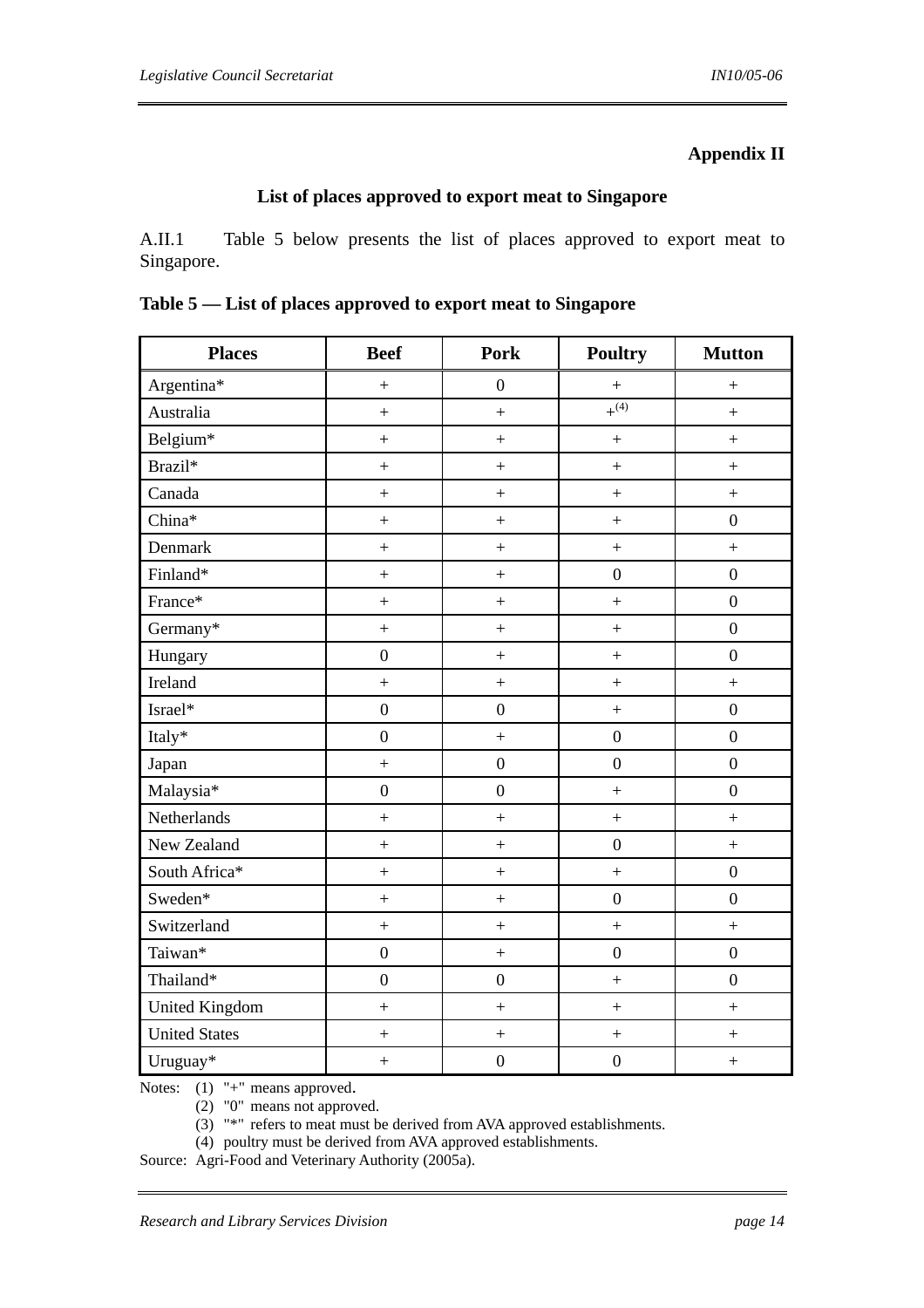## **Appendix III**

# **List of possible tests carried out by the Veterinary Public Health Laboratory**

A.III.1 Table 6 below presents the list of possible tests carried out by VPHL to find out any food safety hazards present in food products.

| Primary produce/<br>products    | <b>Food safety hazards</b>                                                                                                                                                                                                                                                                                                                                                                                                                                                                                                                                                                                                                                                |
|---------------------------------|---------------------------------------------------------------------------------------------------------------------------------------------------------------------------------------------------------------------------------------------------------------------------------------------------------------------------------------------------------------------------------------------------------------------------------------------------------------------------------------------------------------------------------------------------------------------------------------------------------------------------------------------------------------------------|
| Meat and meat<br>products       | Heavy metals, preservatives and additives, polychlorinated<br>biphenyls, radioactivity, beta-agonist, nitrofuran,<br>antibiotics,<br>staphylococcal<br>chloramphenicol, other<br>enterotoxins, E.coli O157:H7, salmonella,<br>listeria<br>monocytogenes, vancomycin resistant enterococci,<br>campylobacter, parasites and anthrax contamination.                                                                                                                                                                                                                                                                                                                         |
| Seafood and<br>seafood products | Heavy metals, preservatives and additives, formaldehyde,<br>sulphur dioxide, radioactivity, nitrofuran, chloramphenicol,<br>antibiotics, marine toxins,<br>salmonella, vibrio,<br>other<br>noroviruses, hepatitis A and other viruses, parasites, allergen<br>(histamine) and anthrax contamination.                                                                                                                                                                                                                                                                                                                                                                      |
| Vegetables and<br>fruits        | Pesticide residues, sulphur dioxide, E.coli O157:H7,<br>salmonella, listeria, anthrax contamination, parasites and<br>heavy metals.                                                                                                                                                                                                                                                                                                                                                                                                                                                                                                                                       |
| Processed food                  | Micro-organisms, synthetic organic colours, Sudan dyes,<br>artificial sweetening<br>chemical preservatives,<br>agents,<br>mycotoxins, heavy metals, migration of metals, antioxidants,<br>3-monochloro-propane-1, 2-diol, 1,3-dichloropropanol,<br>polychlorinated biphenyls, polycyclic aromatic hydrocarbons,<br>formaldehyde, residual chemicals in food-contact articles,<br>migration of chemicals from food-contact articles, ethyl<br>carbamate, N-nitrosamines, mineral hydrocarbons, bromate,<br>pesticide residues, drug residues, radionuclide contaminants,<br>trihalomethanes, screening of irradiated food, poisons and<br>adulterants, and food proximate. |

# **Table 6 — List of possible tests carried out by the Veterinary Public Health Laboratory**

Source: Agri-Food and Veterinary Authority (2005a).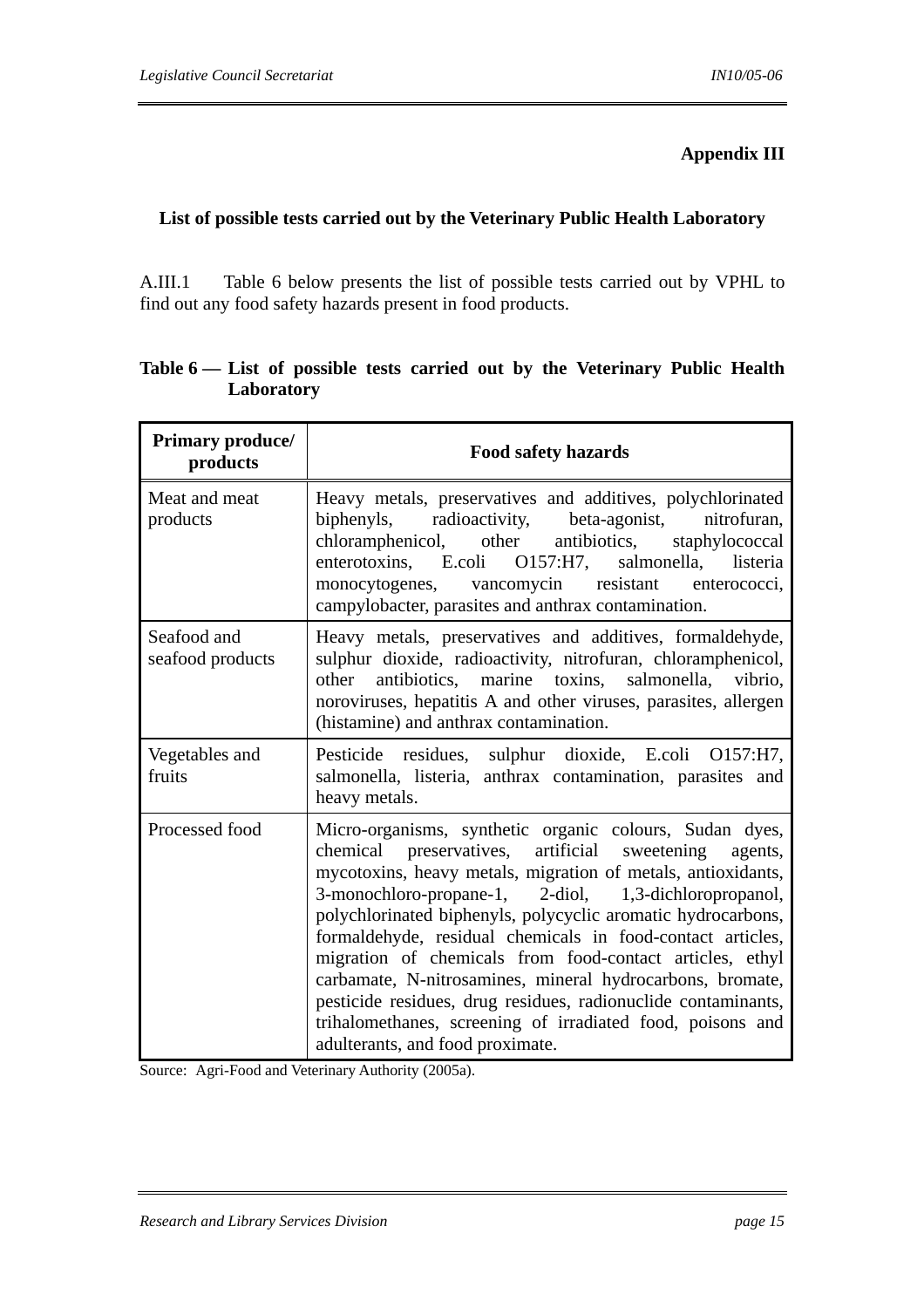# **References**

- 1. Agri-Food and Veterinary Authority. (2004) *Agri-Food and Veterinary Authority Annual Report 2003-04.* Available from: http://www.ava.gov.sg/javascript/m7-option9.html [Accessed 3 December 2005].
- 2. Agri-Food and Veterinary Authority. (2005a) *Agri-Food and Veterinary Authority Annual Report 2004-05.* Available from: http://www.ava.gov.sg/javascript/m7-option1.html [Accessed 6 December 2005].
- 3. Agri-Food and Veterinary Authority. (2005b) *AVA Issues Recall Advice after Detection of Low Levels of Malachite Green Residues in Eels from China.* Available from: http://www.ava.gov.sg/javascript/m7-option12.html [Accessed 5 December 2005].
- 4. *Agri-Food and Veterinary Authority.* (2005c) Available from: http://www.ava.gov.sg/ [Accessed in 5 December 2005].
- 5. *Animals and Birds Act.* Available from: http://statutes.agc.gov.sg/ [Accessed 5 December 2005].
- 6. *Control of Plant Act.* Available from: http://statutes.agc.gov.sg/ [Accessed 7 December 2005].
- 7. *Endangered Species (Import and Export) Act.* Available from: http://statutes.agc.gov.sg/ [Accessed 7 December 2005].
- 8. European Commission. (2005) *Final Report of a Mission Carried Out in Singapore from 19 to 28 July 2004 Assessing the Conditions of Production of Fishery Products Intended for Export to the European Union.* Available from: http://www.europa.eu.int/comm/food/fvo/act\_getPDF.cfm?PDF\_ID=4570 [Accessed 7 December 2005].
- 9. *Feeding Stuffs Act.* Available from: http://statutes.agc.gov.sg/ [Accessed 7 December 2005].
- 10. *Fisheries Act.* Available from: http://statutes.agc.gov.sg/ [Accessed 7 December 2005].
- 11. *Food Regulations.* Available from: http://lwb.lawnet.com.sg/lglweb/pfk/PfkMainServlet?pContents=/lgl/WalkinUrl.j sp&pAction=FIRST&pPortalId=LEGAL [Accessed 7 December 2005].
- 12. *General Explanatory Notes.* (2005) Available from: http://www.ava.gov.sg/JAVASCRIPT/module2/notes/notes\_general.pdf [Accessed 9 December 2005].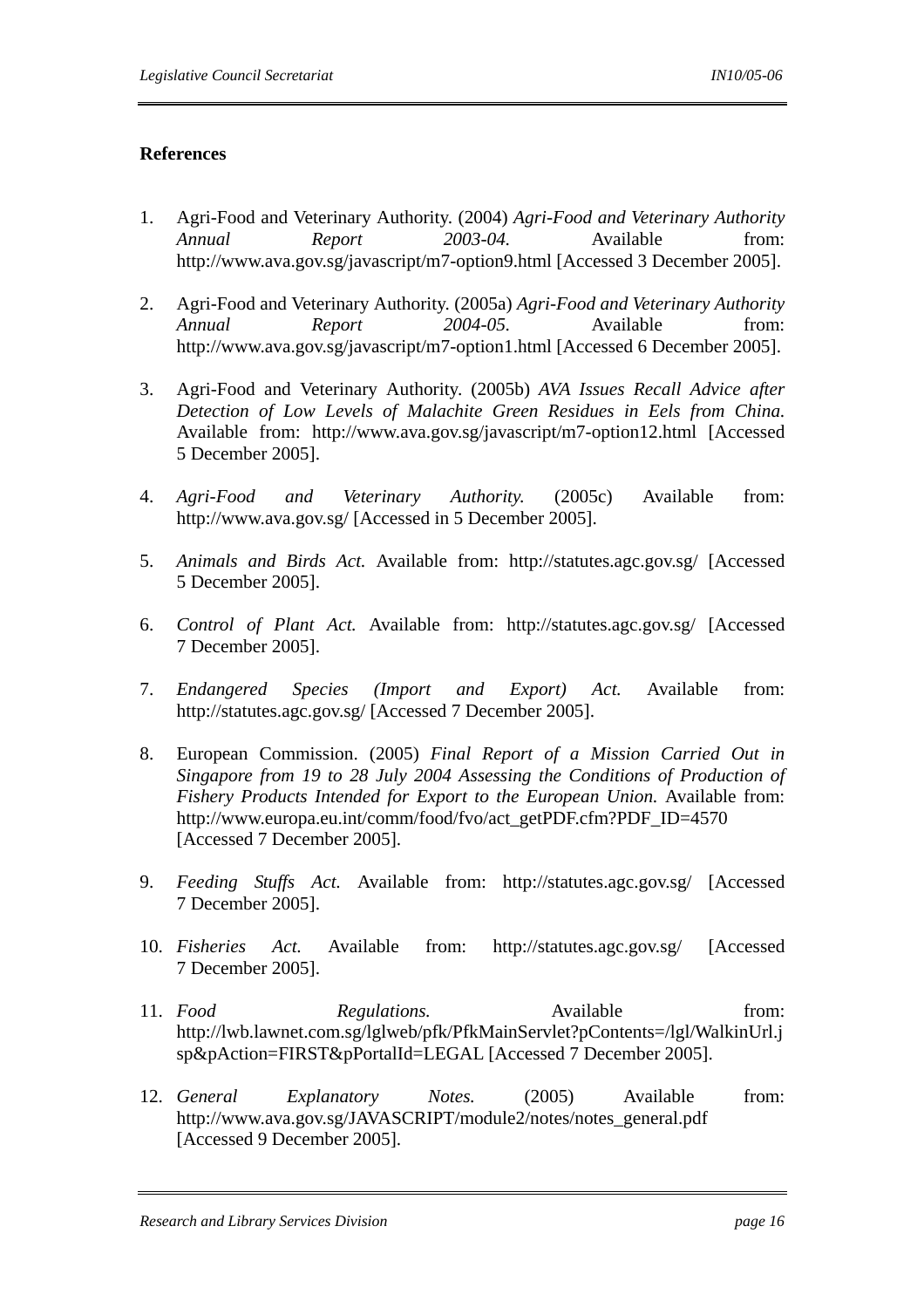- 13. Health, Welfare and Food Bureau. (2005) *Reorganization Plan for the Food Safety Regulatory Framework.* Paper submitted to the Panel on Food Safety and Environmental Hygiene of the Legislative Council for discussion on 9 December 2005. LC Paper No. CB(2)26/05-06(02).
- 14. Health, Welfare and Food Bureau and Environment, Transport and Works Bureau. (2005) *Reorganization Plan for the Food Safety Regulatory Framework and Integration of Nature Conservation with Environment Protection Functions.* Paper submitted to the Panel on Food Safety and Environmental Hygiene and Panel on Environmental Affairs of the Legislative Council for discussion on 29 November 2005. LC Paper No. CB(2)464/05-06(01).
- 15. Legislative Council Secretariat. (2005) *Information Note on Regulations for the Import of Live Fish for Human Consumption in Singapore.* LC Paper No. IN03/05-06.
- 16. *Sale of Food Act.* Available from: http://statutes.agc.gov.sg/ [Accessed 7 December 2005].
- 17. *Singapore TradeNet.* (2005) Available from: http://www.tradenet.gov.sg/ [Accessed 8 December 2005].
- 18. *Wholesome Meat and Fish (Import, Export and Transhipment) Rules.* Available from: http://lwb.lawnet.com.sg/lglweb/pfk/PfkMainServlet?pContents=/lgl/WalkinUrl.j sp&pAction=FIRST&pPortalId=LEGAL [Accessed 7 December 2005].
- 19. *Wholesome Meat and Fish (Processing Establishments and Cold Stores) Rules.*  Available from: http://lwb.lawnet.com.sg/lglweb/pfk/PfkMainServlet?pContents=/lgl/WalkinUrl.j sp&pAction=FIRST&pPortalId=LEGAL [Accessed 7 December 2005].
- 20. *Wholesome Meat and Fish (Wholesale Market) Rules.* Available from: http://lwb.lawnet.com.sg/lglweb/pfk/PfkMainServlet?pContents=/lgl/WalkinUrl.j sp&pAction=FIRST&pPortalId=LEGAL [Accessed 7 December 2005].
- 21. *Wholesome Meat and Fish Act.* Available from: http://statutes.agc.gov.sg/ [Accessed 7 December 2005].
- 22. *Wild Animals and Birds Act.* Available from: http://statutes.agc.gov.sg/ [Accessed 7 December 2005].
- 23. World Trade Organization. (2004) *Trade Policy Review: Singapore.* Available from: http://www.wto.org/english/tratop\_e/tpr\_e/tp229\_e.htm [Accessed 8 December 2005].